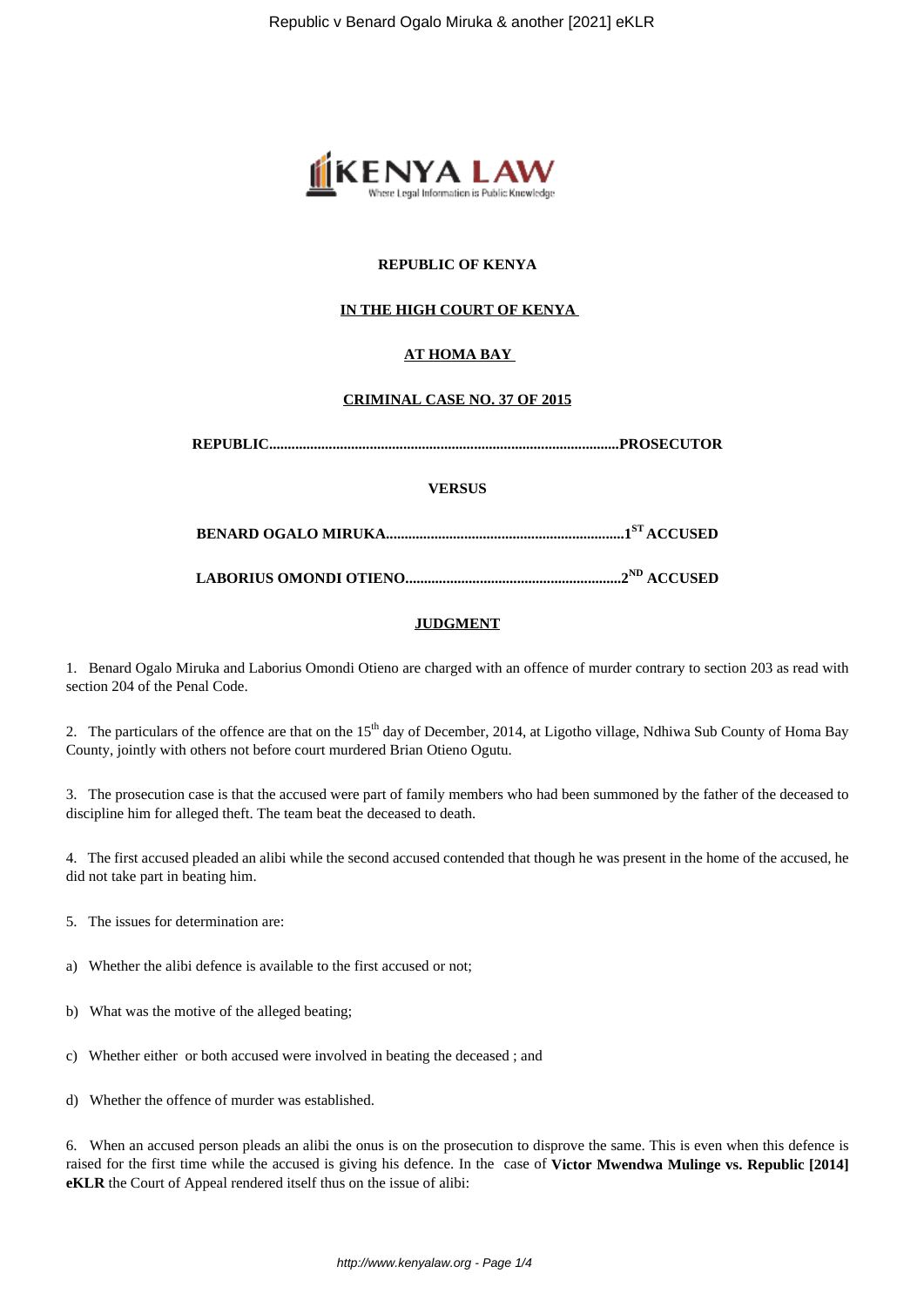**It is trite law that the burden of proving the falsity, if at all, of an accused's defence of alibi lies on the prosecution; see KARANJA V R, [1983] KLR 501 … this Court held that in a proper case, a trial court may, in testing a defence of alibi and in weighing it with all the other evidence to see if the accused's guilt is established beyond all reasonable doubt, take into account the fact that he had not put forward his defence of alibi at an early stage in the case so that it can be tested by those responsible for investigation and thereby prevent any suggestion that the defence was an afterthought.**

7. In the instant case, the first accused contended that on the material day he was at home and knew nothing concerning the death of the deceased herein. Felix Okinyi Obura (PW1) the brother of the deceased placed him at the scene. He was also placed at the scene of the incident at the time of the beating that subsequently led to the death of the deceased by the evidence of Everlyne Aoko Ombwaro (PW3). In spite of the contention by the first accused that he was not at the scene, I find that the prosecution has adduced evidence that displaced his alibi defence.

8. The evidence on record suggest that the deceased had stolen from his parents' grains and a machete. Members of his extended family were called upon to discipline him. We gather this from the evidence of PW1 who testified that the deceased was beaten while being asked where he took beans and a machete. Everlyne Aoko Ombwaro (PW3) in her testimony said she was asked to tell her son, Mzee to return the machete the deceased had given to him. Laborius Omondi Otieno (accused 2) testified that the deceased's father had summoned them and wanted the deceased to inform them who had beaten him and where he had taken some beans before he had disappeared from home.

9. I therefore find that the people who were in the home of the deceased had been summoned by his (deceased's) father in order to "discipline" the deceased.

10. The purported disciplinary action took place in broad daylight and in the home of the deceased's parents. There were two eye witnesses who testified. These were Felix Okinyi Obura (PW1) and Everlyne Aoko Ombwaro (PW3).

11. PW1 testified that he witnessed the two accused persons and others beating the deceased while asking him about some beans as well as a machete he had stolen from his parents. He graphically narrated how the beatings occurred. Some beans were recovered from some sugar cane.

12. Everlyne Aoko Ombwaro (PW3) was a hostile witness though she was not declared so. The prosecutor in court cross examined the witness on her earlier recorded statement. in **Batala vs. Uganda [1974] E.A. 402** the court at page **405** said:

**The giving of leave to treat a witness as hostile is equivalent to a finding that the witness is unreliable. It enables the party calling the witness to cross-examine him and destroy his evidence. If a witness is unreliable, none of his evidence can be relied on, whether given before or after he was treated as hostile, and it can be given little, if any, weight.**

In the instant case I endeavour to establish whether the prosecution adduced evidence that would displace the repudiated evidence of this witness.

13. Everlyne Aoko Ombwaro (PW3) testified that she was attracted out by some people who were talking outside. These included the two accused persons, the deceased and one deceased's brother whose name she did not know. When she greeted them, they asked her where her son Mzee was. They asked her to tell him to return a machete Brian (the deceased) had given him.

14. Her repudiated statement indicated that Brian appeared to have been beaten and had a rope tied to his right hand. She was told to tell her son to return the machete for the two had stolen beans as well.

15. The details in her repudiated statement appear in the evidence of were Felix Okinyi Obura (PW1). At the time of the incident he was 14 years old. He testified that he was attracted by some cry of his late brother who was at the time aged 16 years. He was looking after cattle. This was about 2 p.m. When he went home, he found the deceased being beaten by the accused and others while their step mother Lilian Anyango Ogutu watched. Benard Ogalo (accused 1) was sent for a rope and the deceased was tied. The deceased was then matched out of the compound while leashed.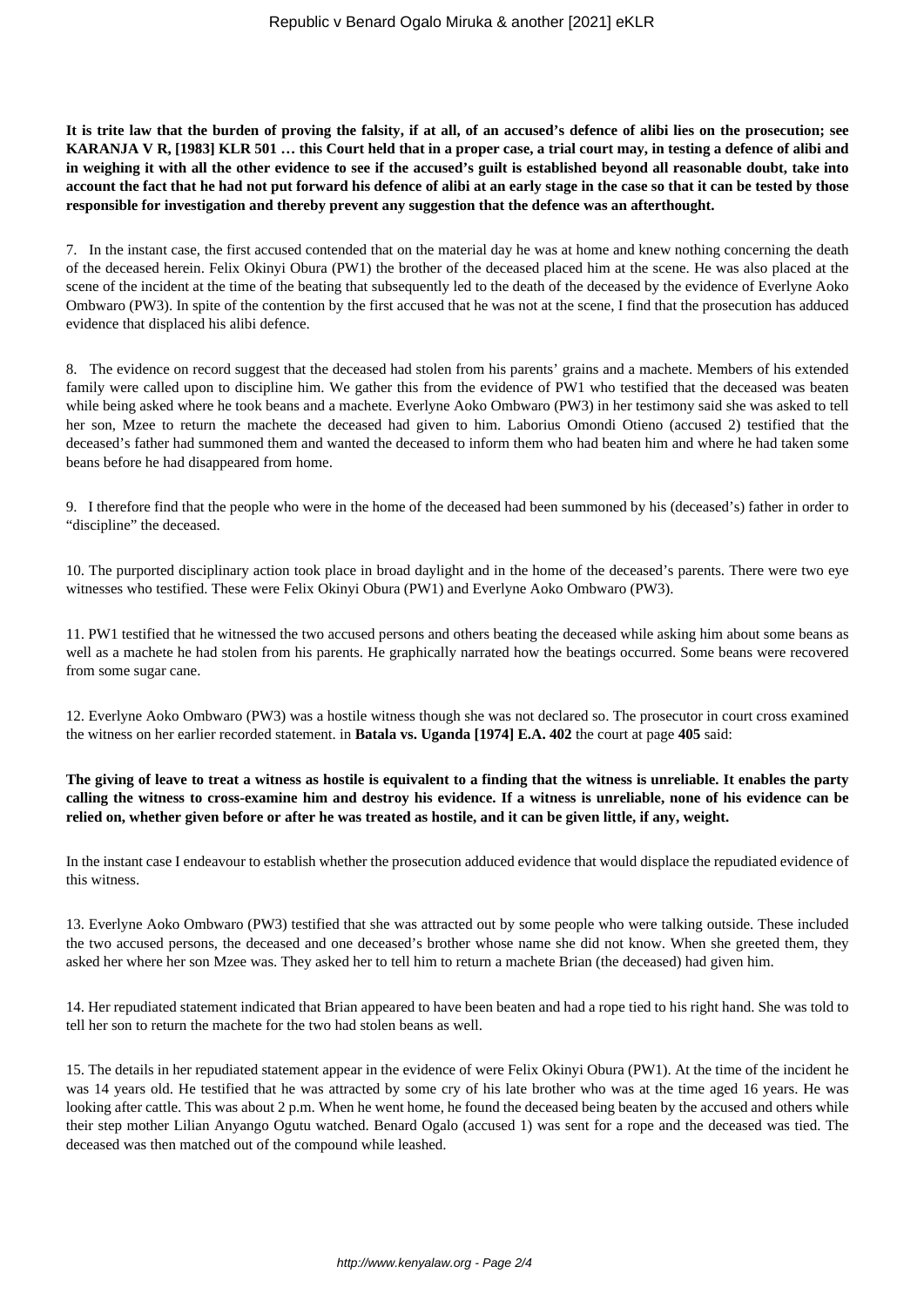## Republic v Benard Ogalo Miruka & another [2021] eKLR

16. As he was led from the compound, he was being beaten and questioned about beans and a machete.

17. I therefore find that the repudiated statement of PW3 to be the true state of what she had witnessed.

18. The deceased was aged 16 years at the time of his death. The beatings he received from the two accused and others were brutal and cannot be described as chastisement. PW1 testified that Laborius (accused 2) ordered the deceased to walk on thorns. When he requested for water, Laborius ordered him to open his mouth and poured some water that choked him. He further said that Bernard (accused) took a stick and beat the deceased on the knees, elbows while the rest joined in beating him like a snake.

19. The post mortem report contained the details of the injuries as follows:

a) A single abrasion line around the neck suggestive of strangulation, supported by conjutival congestion.

b) Bruises on the both wrists caused by some form of rope suggesting that wrists were tied.

c) Several bruises and cuts on the chest, back, thighs and legs likely caused by a cane or whip that caused cuts on the skin.

d) Several areas of broken skin and petechial on the back.

e) Blood found on the left pleural cavity due to bleeding intra thoracic suggestive of blunt injury to the left side of the chest.

f) Significant amount of blood in the sub-arachnoid and subdural space. Significant intracranial haemorrhage due to blunt trauma to the head.

The pathologist was of the opinion that the cause of death was due to significant internal bleeding to the head (intracranial) and chest (heamothorax) due to blunt trauma.

20. The medical evidence supported the evidence of Felix Okinyi Obura (PW1) on the brutality meted on the deceased in the name of discipline.

21. In order to found conviction on the evidence on record, the prosecution must prove the existence of malice aforethought. In **Black's Law dictionary,**  $10^{th}$  **Edition malice aforethought is defined as:** 

**The requisite mental state for common-law murder, encompassing any one of the following (1) the intent to kill (2) the intent to inflict grievousbodily harm (3) extremely reckless difference to the value of human life (the so-called "abandoned and malignant heart"), or (4) the intent to commit a dangerous felony (which leads to culpability under the felony-murder rule).**

Section 206 of the Penal Code gives instances when malice aforethought may be proved. It provides:

**Malice aforethought shall be deemed to be established by evidence proving any one or more of the following circumstances—**

**(a) an intention to cause the death of or to do grievous harm to any person, whether that person is the person actually killed or not;**

**(b) knowledge that the act or omission causing death will probably cause the death of or grievous harm to some person, whether that person is the person actually killed or not, although such knowledge is accompanied by indifference whether death or grievous bodily harm is caused or not, or by a wish that it may not be caused;**

**(c) an intent to commit a felony;**